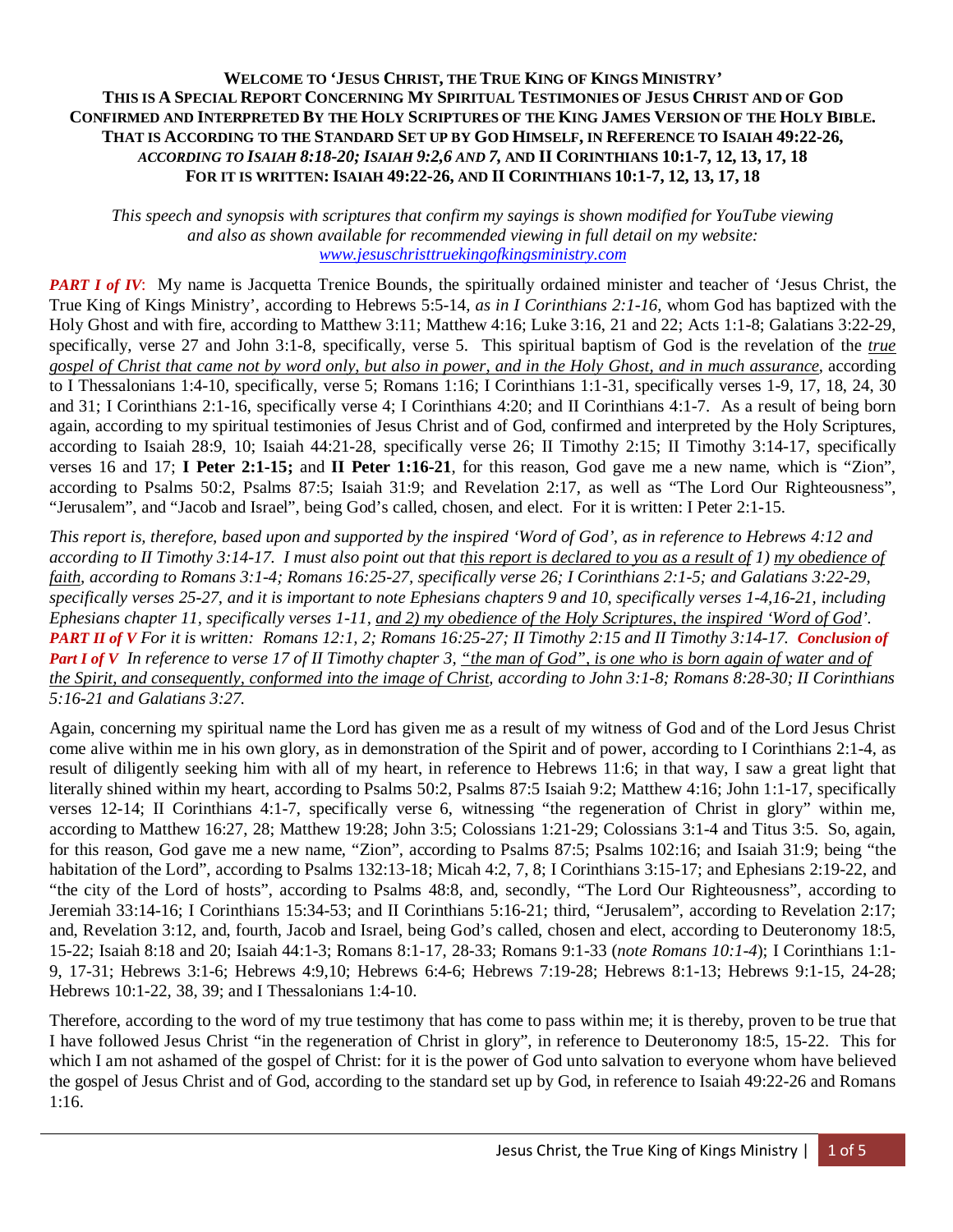For it is written: Isaiah 8:18, 20; Isaiah 9:2, 6,7; Matthew 19:28-30; Romans 1:16; Titus 3:4-7, and Revelation 12:1-17, again verse 10 and 11, as in reference to Revelation chapter 19

*PART III of IV* According to my spiritual testimonies of Christ and of God confirmed and interpreted by the Holy Scriptures, I have learned my family, that is, my two sons, Ian and Phillip, and I are "manifestly declared to be the epistle of Christ", according to Numbers 16:1-7; II Corinthians 3:1-6, specifically verse 3, proven to be true by the word of my testimony, in reference to Psalms 87:5, as in reference to Psalms 149:1-9, specifically verse 2; Isaiah 28:1-6, *note Micah 4:1-8; 5:1-4*; Isaiah 49:22-26; **I Corinthians 1:6**; II Corinthians chapter 4, specifically verses 1-7; and Revelation 12:1-17, specifically, verse 11. The Lord God is my witness, as the scriptures testify of us, as they do of Christ, in reference to Isaiah 7:14; Isaiah 818; John 5:30-46, specifically verse 39, and I John 5:4-20. For we have, in fact, inherited the earth, according to **Matthew 5:5,** *(note Matthew 13:10-17);* **(note Matthew 21:33-44, Matthew 23:1-39), and Luke 20:34-38,** *(note Mark 12:24-27) and* freely have been given by God all things, according to Romans 8:32, *(note Romans 8, verses 1- 19, 21, 28-31, and verses 33-39);* I Corinthians 3:11-23, specifically verses 21 and 22. *Conclusion of Part II of IV* & And, Continuing Part III of IV For we now reign with Christ on earth as kings and priests, according to I Corinthians 4:1-20 and I Corinthians 15:20-28, and verses 34-57. We, **the just, walk by faith, not by sight,** according to II Corinthians 5:7, **we live by faith**, according to Romans 1:17*, (note verses 1-7 and verse 16);* **and we're justified by the faith of Christ**, according to Galatians 2:16, 20, 21 and Galatians 3:7-14, 22-27, (*note Romans chapter 4 and Hebrews chapters 8 and 11*). **For it is written:** *Romans 2:28, 29; 3:1-4, and* **Galatians 2:20, 21**

As it is written, according to the revelation of the mystery of Christ, in reference to Isaiah 28:9-13, Matthew 13:10-17; Romans 16:25-27; Ephesians 3:1-21; Col. 1:24-29; II Timothy 2:15; I Peter 1:9, 10; and Hebrews 5:5-14, "Faith without works is dead, according to James 2:17-19. That is, faith that is **not** "in demonstration of the Spirit and of power" is dead. *PART IV of V* As revealed by the scriptures and my works of faith, being my spiritual testimonies of Christ and of God come to pass within me in demonstration of the Spirit and of power, according to Romans 1:16; I Corinthians 1:1-9,17- 31and I Corinthians 2:1-16, specifically verses 1-4; I Corinthians 4:20 (*note I Corinthians 13:1-13, specifically verse 13, AS IN MY TESTIMONY OF THE LOVE AND GRACE OF GOD scripture AND OF CHRIST DEMONSTRATED WITHIN MY HEART;* again, in reference to John 14:21; John 17:9-26; I Peter 1:13; and, also I Thessalonians 1:4-10, it is fulfilled the prophecy of the second coming of the Lord Jesus Christ in glory and in power, and the resurrection of the church *(also known as "the rapture of the church")*, fulfilled within me, according to Matthew 24:1-14, 21-42, esp. note verse 28, as in reference to Romans 8:10; II Corinthians 4:1-15; Ephesians 2:1-10; I Thessalonians 4:14-17 and Revelation 17:17,18, *note Micah 4:1-8 and Micah 5:1-4*, which is the fulfillment of "that good, and acceptable, and perfect, will of God", according to Romans 12:1, 2 and John 6:39, 40. *Note John 6, verses 41-51 and verse 63. Note Romans 11:25, 26, used prior to the revelation of mystery of Christ and of his will fulfilled*. *PART V of V* For it is written: Deuteronomy 18:5, 15-22, *Conclusion of Part III of IV* (note Acts 3:19-26); John 6:37-40 and Romans 16:25-27. In reference to verse 26, "But now is made manifest, and by the scriptures of the prophets, according to the commandment of the everlasting God", this is in reference to my testimony of the demonstration of light and power that shined within my heart, as in II Corinthians 4:6 specifically, I Corinthians 1:21-24 and II Corinthians 1:21 and 22. In reference to II Corinthians 11:13-15, see Revelations 19:17-21. *Conclusion of Part IV of V*

Therefore, all people, nations and languages are now required by God to listen, fear God, and be subject unto the higher powers, serve and obey Jesus Christ the Lord, who is KING OF KINGS AND LORD OF LORDS, the Almighty God who is truly come alive within us, being my sons and I, who are "**manifestly declared to be the epistle of Christ**", according to **Numbers 16:1-7**; **Deuteronomy 18:5, 15-22; Psalms 50:2**; **Psalms 87:5; Psalms 102:16; Psalms 149:1-9; Isaiah 8:18 and 20; Isaiah 10:6; Isaiah 11:1-5; Isaiah 31:9;** Isaiah 33:5, 6; Isaiah 43:1-15, 21, 25; Daniel 7:9-14, 18, 22, 25-27; **Micah chapter 4, specifically verses 2-10; and Micah chapter 5, specifically verses 1-4; Matthew 12:38-42; Matthew 24:30**; John 14:1-27; John 16:7-11, 23-27; John 17:1-26, specifically verses 23-26; Acts 3:20-23; Acts 17:27-31; Romans 8:1-17, 28-39; Romans 16:25-27; **II Corinthians 3:1-6**; II Corinthians 4:1-15; Ephesians chapters 1-3; **Revelation 2:26- 28**; Revelation 3:20, 21; **Revelation 12:1-17; and Revelation 17:14, 17, 18**, whom God has called, chosen and elected, genuinely and authentically conformed into the image of Christ, according to Romans 8:1-17, 28-39, specifically verse 29; Romans 12:1 and 2; **Romans 16:25-27**; **I Corinthians chapter 1, specifically verse 6 and I Corinthians chapter 2, specifically verses 1-13, 15, and 16**, which is according to the standard set up by God himself, as in Isaiah 49:22-26; Isaiah 62:10-12; II Corinthians 4:1-15; and II Corinthians 10:1-7, 12, 13, 17,18. **As it is proven to be a fact by the word of my spiritual testimonies of the gospel of Christ and of God that are not in word only, but also in power,** according to Deuteronomy 18:5, 15-22; Romans 1:16; Romans 2:28, 29; Romans 3:1-4; and, I Thessalonians 1:4-10, specifically,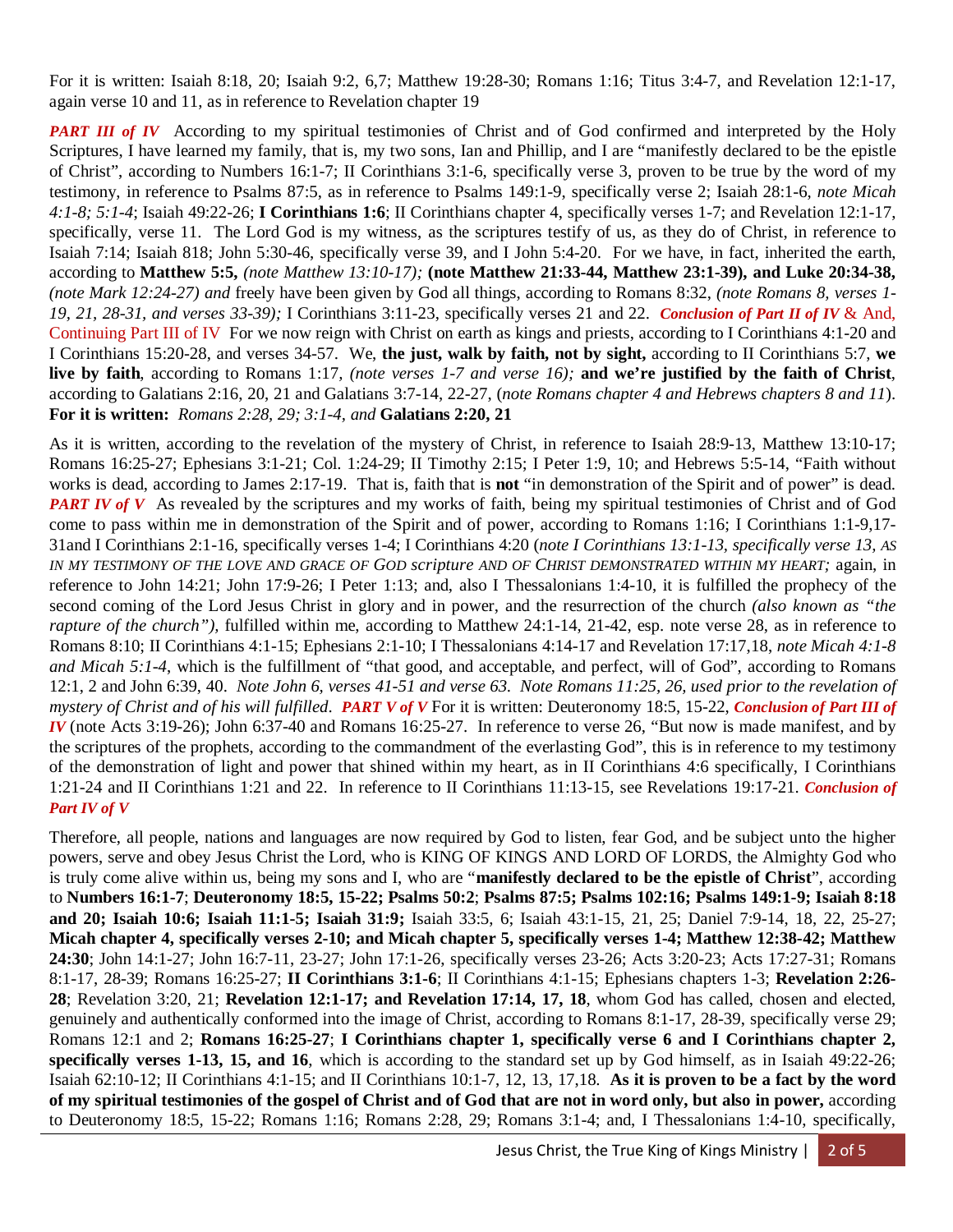verse 5, **that we now reign with Jesus Christ who is triumphantly come within our hearts in his own glory and in the glory of his Father, being the kingdom of God with power, according to Isaiah 28:5, 6; Matthew 16:27, 28; Mark 9:1; and Luke 9:26, 27; John 1:1-17, specifically verses 12-14, and II Corinthians 4:1-7. For this reason, we now reign as kings and priests with him forever in this world over our enemies,** according to Psalms 149:1-9; Isaiah 59:19- 21; Isaiah 60:1-3, 12, 14; Isaiah 61:8-10; Isaiah 62:1-3; Daniel 7:9-14, 18, 22, 25-27; Micah chapters 4 and 5; Matthew 19:28-30; Matthew 22:41-45; Matthew 23:37-39; Romans 13:1-7; **I Corinthians chapters 3 and 4, especially verses 8 and 20**; **I Corinthians chapter 15, specifically verses 20-28, 34-57; Ephesians 6:10-24; James 2:5;** Revelation 5:9-13; Revelation 11:15-18; again, **Revelation 17:14, 17, 18;** and **Revelation chapter 19, specifically verses 1, 6-9.** *(In reference to Revelation 19:17-21, note II Corinthians 11:13-15.)* **For we have overcome, by the blood of the Lamb and by the word of our testimony,** according to Revelations 12:1-11, specifically verses 10 and 11, **and obtained the world,**  according to Luke 20:34-38 **and, inherited all things**, according to Matthew 21:33-44; Romans chapter 8, specifically verse 32; **I Corinthians 3:11-23, specifically verses 21 and 22**.

For additional deep things of God and wise counsel, according to Isaiah 9:2, 6, 7 and I Corinthians chapter 2, specifically verses 10-13, including an introduction of my twelve (12) true and authentic spiritual testimonies of Jesus Christ and of God, confirmed and interpreted by the Holy Scriptures, as in reference to II Timothy 3:14-17, go to my official website [www.jesuschristtruekingofkingsministry.com.](http://www.jesuschristtruekingofkingsministry.com/) Thank you for your attention to this extremely important spiritual matter. For questions and concerns, my contact information is provided at my website, again:

## [www.jesuschristtruekingofkingsministry.com](http://www.jesuschristtruekingofkingsministry.com/)

Copyright © Jesus Christ, the True King of Kings Ministry: A Special Report Written, Recorded, and Reported by Jacquetta Trenice Bounds All rights reserved.

For the record, the following is included at the beginning and ending of each video, Parts I through V:

**A***) Stated at the beginning of each video:*

Jesus Christ, the True King of Kings Ministry A Special Report

For it is come to pass: Micah 4:1-13 and Micah 5:1-4

Copyright © Jesus Christ, the True King of Kings Ministry All rights reserved.

*B) At the end of each video, Part I through Part V:*

## WRITTEN, REPORTED, AND EDITED **BY** Jacquetta Trenice Bounds

...came not with excellency of speech or of wisdom, declaring unto you the testimony of God..., And my speech and my preaching was not with enticing words of man's wisdom, but in demonstration of the Spirit and of power: That your faith should not stand in the wisdom of men, but in the power of God, according to I Corinthians chapter 2, specifically, verses 1-5.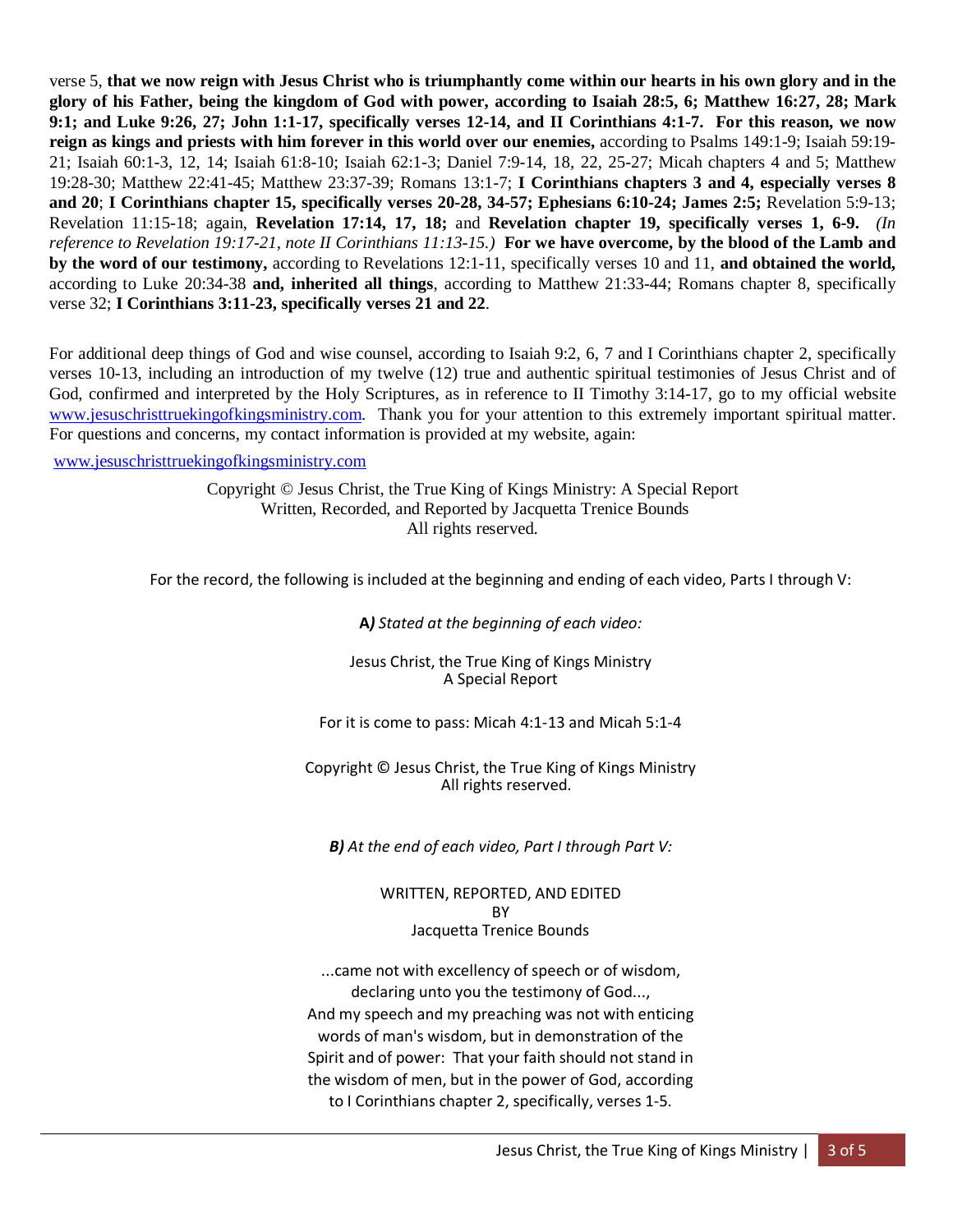..."the power of God and the wisdom of God", according to I Corinthians chapter 1, specifically, verse 24.

That no flesh should glory in his presence. But of him are ye in Christ Jesus, who of God is made unto us wisdom, and righteousness, and sanctification, and redemption: That, according as it is written, He that glorieth, let him glory in the Lord." according to I Corinthians, chapter 1, specifically, verses 29-31.

Thank you for your attention to this extremely important spiritual matter, of which all people are now required to listen, fear God, and serve and obey Jesus Christ the Lord, who is KING OF KINGS AND LORD OF LORDS; the Almighty God truly come alive within us, whom are conformed into the image of Christ, called, and chosen, and faithful, the saints of God, according to the standard set up by God himself, as in Isaiah 49:22-26. For we now reign with him forever, as according to the Holy Scriptures, being the Word of God, as in Romans 16:25-27 and II Timothy 3:14-16, as in the following:

Deuteronomy 18:5, 15-22; Psalms 149:1-9; Isaiah 49:22-26; Daniel 7:9-14, 18, 22, 25-27; Micah chapters 4 & 5; Acts 3:20-23; Acts 17:27-31; John 16:7-11; Romans 8:1-17, 28-39; Romans 13:1-7; Romans 16:25-27; I Corinthians chapters 1 through 4; I Corinthians chapter 15; II Corinthians 4:1-15; II Corinthians 10:1-7, 12, 13, 17, 18; Ephesians chapters 1-3, and much more.

## IMPORTANT NOTE

This modified speech concerning this ministry, recommended to be read of all men, according to II Corinthians 3:1-6 and II Corinthians 4:1-15, is available in full detail at my official website: [www.jesuschristtruekingofkingsministry.com](http://www.jesuschristtruekingofkingsministry.com/)

*Copyright © Jesus Christ, the True King of Kings Ministry A Special Report All rights reserved.*